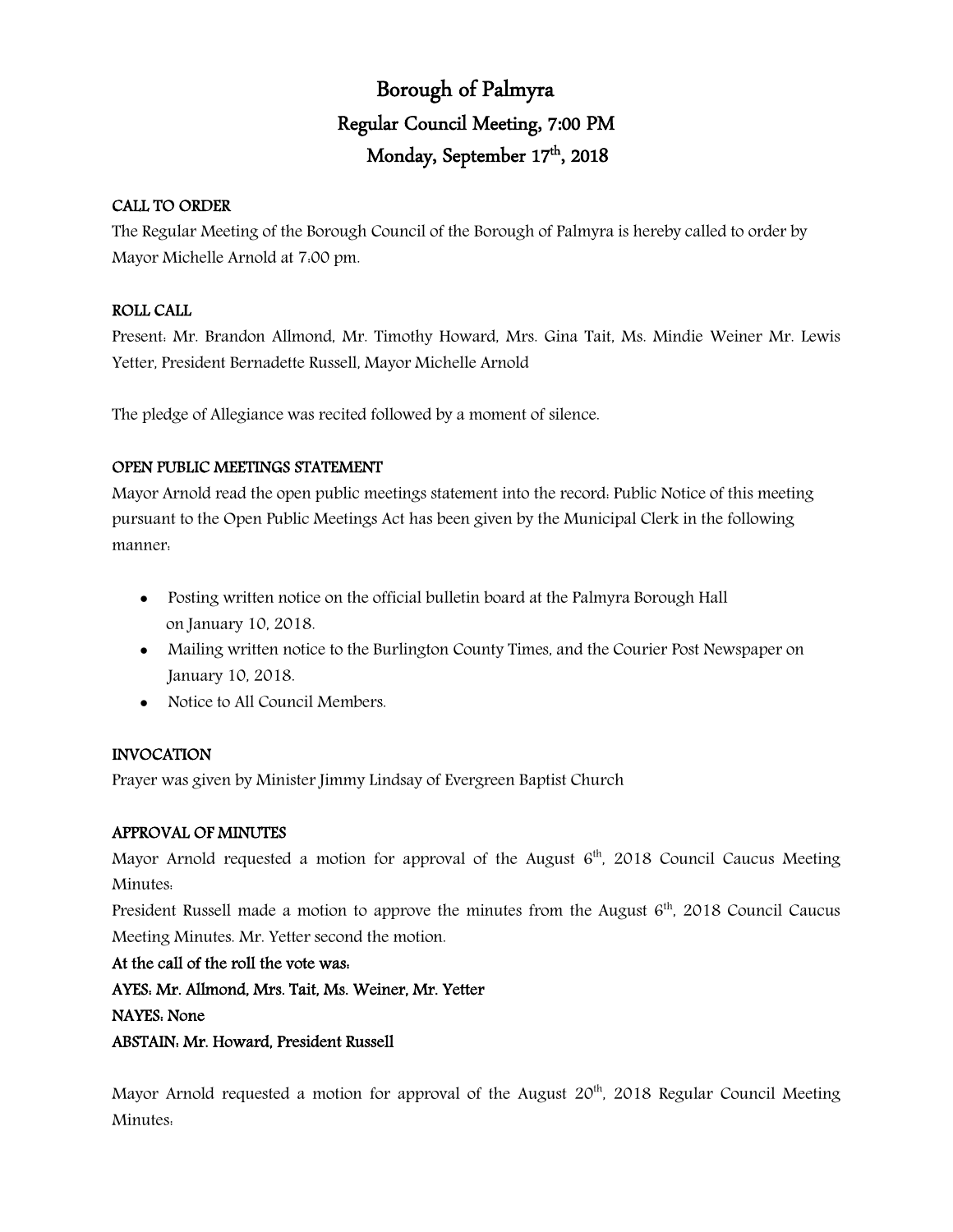President Russell made a motion to approve the minutes from the August 20<sup>th</sup>, 2018 Regular Council Meeting Minutes. Mr. Howard second the motion.

At the call of the roll the vote was: AYES: Mr. Allmond, Mr. Howard, Mr. Yetter NAYES: Ms. Weiner ABSTAIN: Mrs. Tait, President Russell

Mayor Arnold asked Ms. Weiner if she voted no because there was a mistake or something wrong with the minutes. Ms. Weiner replied, "No I would like to maybe get together with Rita, sometimes I don't feel like the points I bring up are well represented in the minutes, so it makes me uncomfortable to say yes". Mayor Arnold inquired if the information presented was accurate. Mr. Weiner indicated "maybe incomplete in my opinion". Mr. Gural stated the time to address that is at this portion of the meeting. Mr. Gural stated the clerk's job is to do the minutes as she sees fit, so if you are going to have a conversation it should be now with the entire governing body present. Ms. Weiner indicated she felt the clerk does a good job, however she feels like some of the points she makes are valid and she would like them to be represented in the minutes. Mr. Weiner indicated she did not presently have an example, but if it's helpful she could share those thoughts with the clerk. Mr. Rosenberg stated the minutes are exclusively in the purview of the clerk, any person has the right to file their own personal addendum with the clerk representing how they believe that the minutes are incorrect and that would be for subjective issues not punctuation or misspellings.

Mayor Arnold requested a motion for approval of the August  $20<sup>th</sup>$ , 2018 Executive Meeting Minutes. President Russell made a motion to approve the minutes from the August  $20^{th}$ , 2018 Executive Meeting Minutes. Mr. Yetter second the motion.

At the call of the roll the vote was: AYES: Mr. Allmond, Mr. Howard, Ms. Weiner, Mr. Yetter NAYES: None ABSTAIN: Mrs. Tait, President Russell

## **CORRESPONDENCE**

Mayor Arnold acknowledged a letters received from Scott Coffina of the Burlington County Prosecutor's Office regarding forfeitures of property.

Mayor Arnold also acknowledged a letter received from Yellowbook indicating Yellowbooks would be delivered to the Palmyra area between October and December of 2018.

Mayor Arnold acknowledged a letter and petition received from RJ Ragomo and the residents of West Spring Garden Street regarding speeding on West Spring Garden Street.

Mayor Arnold also acknowledged a letter received from the residents of the 700 block of Morgan Avenue regarding a vacant home at located at 713 Morgan Avenue.

Mayor Arnold also acknowledged an email received from the residents of Morgan Avenue thanking Mayor and Council for their quick action on 713 Morgan Avenue noting the property had been secured.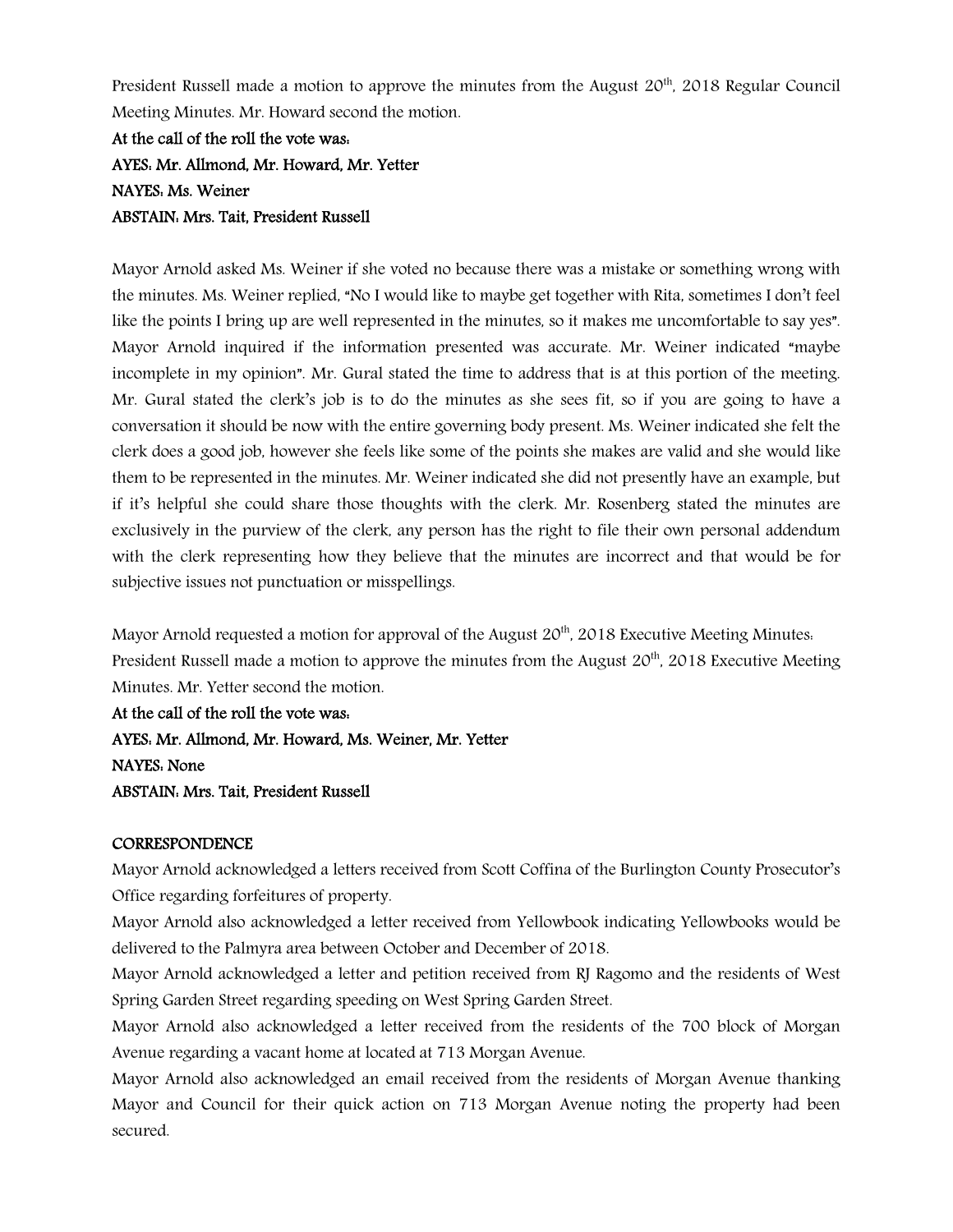Ms. Weiner acknowledged an email received from Michael Deffner of Parry Avenue thanking the musicians, homeowners and organizers of the Poarch Festival held on September  $15<sup>th</sup>$ . 2018

## 1<sup>ST</sup> PUBLIC COMMENT

Mayor Arnold asked for a motion to open the Public Portion. President Russell made a motion to open the public portion for comments. Mrs. Tait second the motion

## All members present voted in favor of the motion

Mr. Rader- Harbour Drive- Mr. Rader indicated he had some questions about Resolution 2018-227. Mr. Rader asked in any of the funding for the award was provided by a grant and if any of the funds for the award were to be provided for by the taxpayers. Mayor Arnold indicated yes to both questions. Mr. Rader asked for the breakdown of the funding for the project. Mr. Gural explained the current award to the contractor how it would be paid. He stated we received a grant for \$115,000.00, we are also using money received from a previous grant for the Palmyra Promenade in the amount of \$12,424.00, and capital funds are available in the amount of \$155,000.00 thus far for payment of that resolution. Mr. Gural explained in addition to this award there is another approximately \$40,000.00 dollars of cost for the project, which include the decorative archway and bike racks. These items are being purchased directly from the metal fabricator/sculpture and will also be funded thru the grant. Ms. Weiner asked if the pavers were included in the bid. Mr. Gural indicated part is and the others will be paid for from the Borough. Mr. Gural indicated there are some additional funding sources which we have available if need be in clean communities money for the trash receptacles and funds available from the community center capital ordinance passed a few years back which can be used for replacement of the electronic sign in front of the building. Ms. Weiner noted we are also looking to do the sidewalk outside of this project. Mr. Gural noted yes the sidewalk was taken out of this project and added to the 2018 road improvement project. Ms. Weiner stated we are looking at a \$240,000.00 project plus some other items which can be budget elsewhere and we have a grant for \$115,000.00, so even thou money is coming from other places it will still cost the taxpayer between \$125,000.00 and \$140,000.00. Mr. Rader asked how many LED signs were in the project. Mr. Gural indicated the governing body has not yet discussed it, as appears later on the agenda however there are two in the specs. Mr. Rader asked are two signs really necessary. Mr. Rader asked what the purpose of the archway was and do we really need six picnic tables at a cost of \$14,000.00 or two decorative trash receptacles for \$4,770.00. Mr. Rader stated that seems like a lot of money for those items. Mr. Gural and Mayor Arnold indicated many of those items are paid for from the grant.

No one else from the public wishing to be heard, President Russell made a motion to close the public portion, Mr. Howard second the motion.

All members present voted in favor of the motion.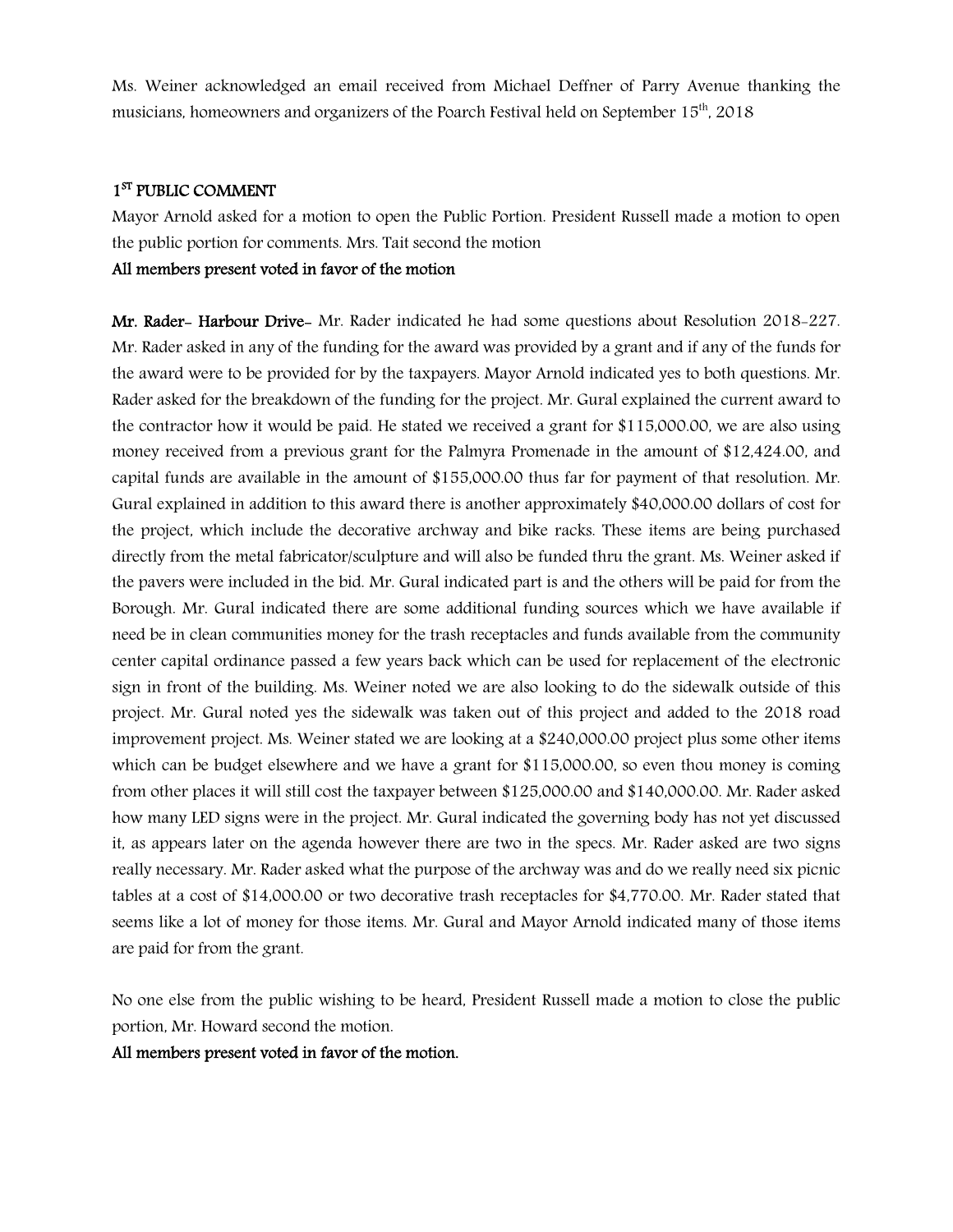## ORDINANCE ON FIRST READING Public Hearing to be held October 15<sup>th</sup>, 2018

Ordinance 2018-15, An Ordinance of the Borough of Palmyra, County Of Burlington, State Of New Jersey, Prohibiting Smoking in Certain Locations.

Mayor Arnold asked for a motion to approve Ordinance 2018-15. President Russell made a motion to approve Ordinance 2018-15. Mr. Yetter second the motion.

## At the call of the roll, the vote was:

## AYES: Mr. Allmond, Mr. Howard Mrs. Tait, Ms. Weiner, Mr. Yetter, President Russell NAYES: None Ordinance 2018-15 passed first reading

Ordinance 2018-16, An Ordinance of the Borough of Palmyra, County of Burlington, State of New Jersey Appropriating the sum of \$40,000.00 now available from the Capital Improvement Fund (\$20,000.00) and General Fund Balance (\$20,000.00) for the Improvements to the Bandshell located in Grove Park

Mayor Arnold asked for a motion to approve Ordinance 2018-16. President Russell made a motion to approve Ordinance 2018-16. Mr. Howard second the motion.

At the call of the roll, the vote was: AYES: Mr. Allmond, Mr. Howard Mrs. Tait, Mr. Yetter, President Russell NAYES: Ms. Weiner Ordinance 2018-16 passed first reading

## ORDINANCE ON SECOND READING – PUBLIC HEARING

Ordinance 2018-12, An Ordinance of the Borough of Palmyra, County of Burlington, State of New Jersey, Amending Ordinance 2016-19 Regulating Towing and Towing Operators

Mayor Arnold asked for a motion to open To the Public for comment on Ordinance 2018-12. Mrs. Tait made a motion to open the public portion for comments. President Russell second the motion

## All members present voted in favor of the motion

No one from the public wishing to be heard, President Russell made a motion to close the public portion, Mrs. Tait second the motion.

## All members present voted in favor of the motion.

Mayor Arnold asked for a motion to approve Ordinance 2018-12. President Russell made a motion to approve Ordinance 2018-12. Mr. Yetter second the motion.

## At the call of the roll, the vote was:

AYES: Mr. Allmond, Mr. Howard Mrs. Tait, Ms. Weiner, Mr. Yetter, President Russell NAYES: None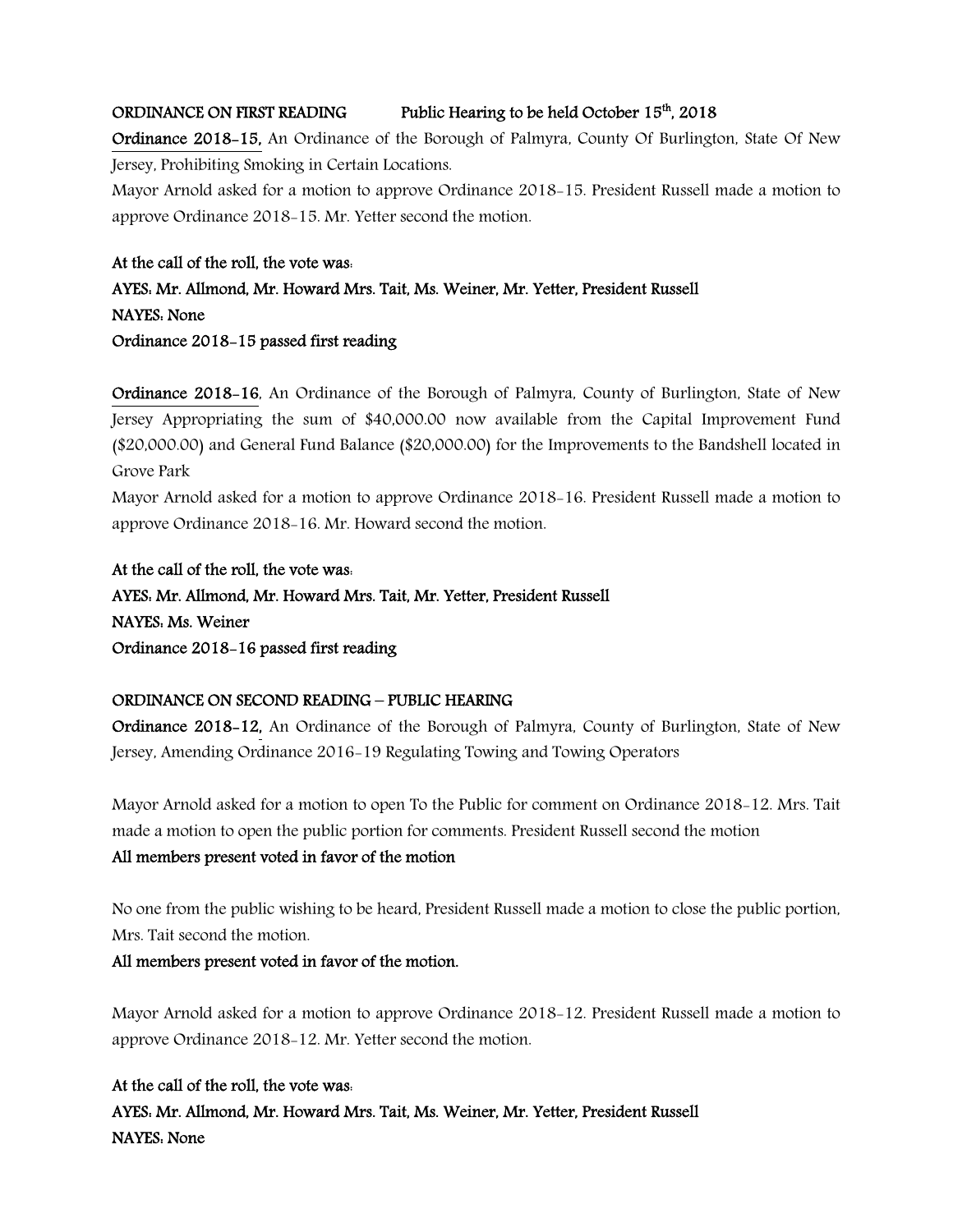#### Ordinance 2018-12 passed

#### RESOLUTIONS Consent Agenda

Mayor Arnold indicated Resolution 2018-221 to Resolution 2018-229 will be enacted as a single motion, if any resolution needs additional discussion it will be removed from the consent agenda and voted on separately.

Ms. Weiner requested Resolution 2018-227 be removed from the consent agenda for additional comment.

Resolution 2018-221, Resolution Authorizing the award of a Non-Fair and Open Contract for air piping modification at the sewer treatment plant in the Borough of Palmyra to RTW Construction in the amount of \$17,500.00

Resolution 2018-222, Resolution Approving Brian Gindville as an Active Member of the Palmyra Fire Department

Resolution 2018-223, Resolution Authorizing the Borough of Palmyra Police and Court to Utilize the New Jersey Treatment Incentive Program "NJTIP"

Resolution 2018-224, Resolution Appointing Joanne Logue as a Substitute Crossing Guard for the Borough of Palmyra effective September 6<sup>th</sup>, 2018

Resolution 2018-225, Resolution Awarding a contract to American Crane & Equipment Corp for Emergency repairs and /or replacement of Sewer Department lifting hoists per PEOSHA site visit and pursuant to Pay-to-Play requirements in the amount of \$21,317.00

Resolution 2018-226, Resolution Approving Kenneth R Keisler as an Active Member of the Palmyra Fire Department

Resolution 2018-227, Resolution awarding a contract to Think Pavers Hardscaping for the Grove Park Improvements Project per CME's Award Letter dated September 14, 2018 in the amount of \$151,623.25 for the Base Bid plus Additional Items A, B, C, D & F in the amount of \$87,410.00 for a total award of \$239,033.25, subject to the Solicitor's and Chief Financial Officer's review.

Resolution 2018-228, Resolution to Affirm the Borough of Palmyra's Civil Rights Policy with Respect to All Officials, Appointees, Employees, Prospective Employees, Volunteers, Independent Contractors and Members of the Public that come into Contact with Municipal Employees, Officials and Volunteers

Resolution 2018-229, Resolution Authorizing the Payment of Bills for the Month of August 2018 In the Amount of \$1,357,703.88

Mayor Arnold asked for a motion to approve the consent agenda Resolutions 2018-221 thru Resolution 2018-226 and Resolution 2018-228 and Resolution 2018-229.

President Russell made a motion to approve Resolutions 2018-221 thru Resolution 2018-226 and Resolution 2018-228 and Resolution 2018-229 as read. Mr. Yetter second the motion.

## At the call of the roll, the vote was:

AYES: Mr. Allmond, Mr. Howard, Mrs. Tait, Ms. Weiner, Mr. Yetter President Russell NAYES: None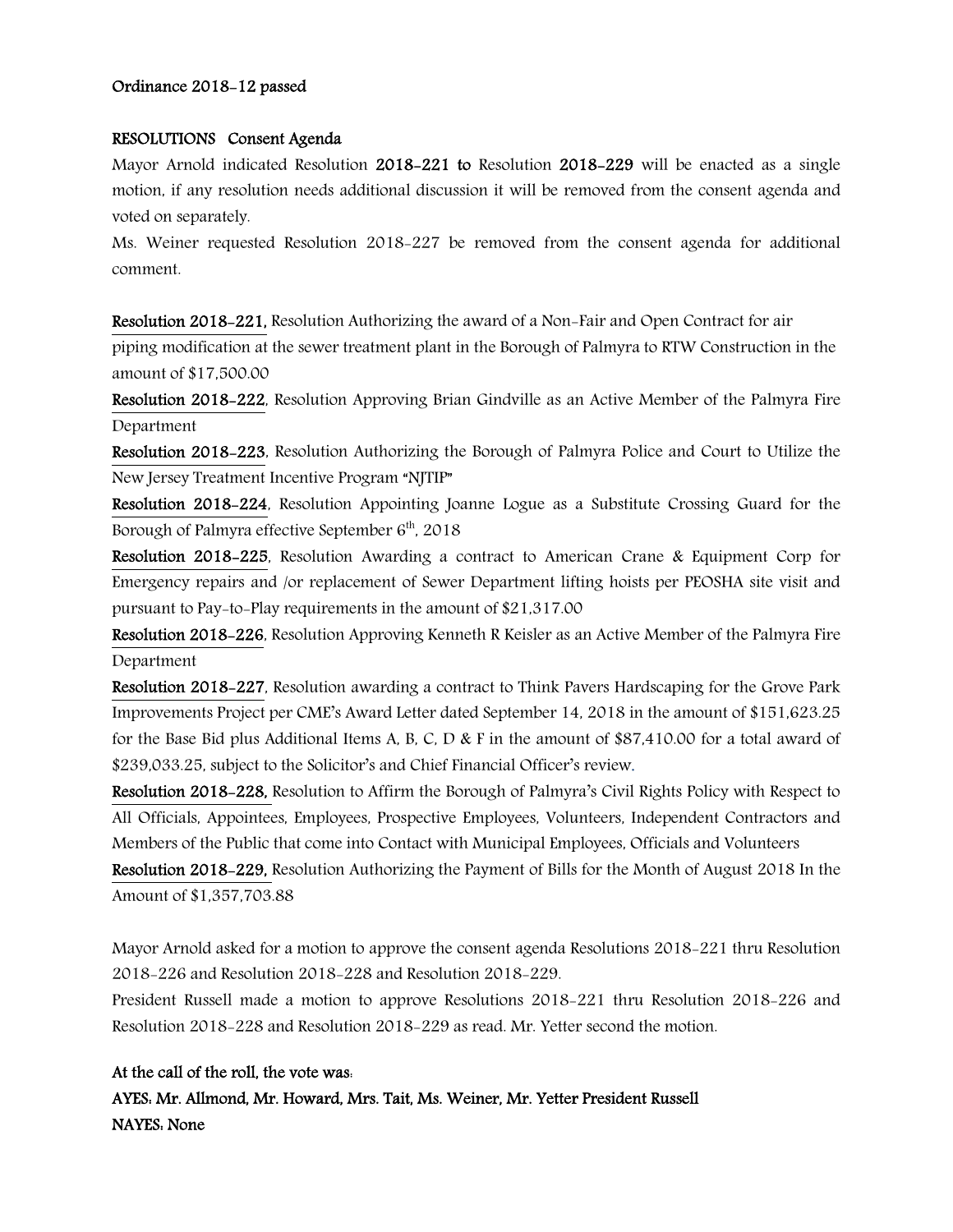## Resolutions 2018-221 thru Resolution 2018-226 and Resolution 2018-228 and Resolution 2018-229 were approved.

Mayor Arnold then went back to Resolution 2018–227, Resolution awarding a contract to Think Pavers Hardscaping for the Grove Park Improvements Project per CME's Award Letter dated September 14, 2018 in the amount of \$151,623.25 for the Base Bid plus Additional Items A, B, C, D & F in the amount of \$87,410.00 for a total award of \$239,033.25, subject to the Solicitor's and Chief Financial Officer's review.

Ms. Weiner indicated she had made her opinion clear and she felt the bandshell renovations are out of hand and she did not support the project. Mrs. Tait indicated she felt a lot was done to cut back the price especially from the last bids numbers we received. Mrs. Tait indicated the items included in the bid are needed but we don't have to have all of them. President Russell indicated it is an amazing idea to renovate the band shell and we understand the cost is not where we had hope, however, "I personally would like to see the project move forward". President Russell indicated this is the spot that everyone sees when passing thru town and we want to put our best foot forward. Ms. Weiner indicated she is very much attached to the bandshell area and realizes what a central location it is for the community. She noted the grant does not cover a lot of the bare necessities which we need, but she has a hard time moving forward. Ms. Weiner indicated a thirty thousand dollar archway is extravagant and the project does not address the bandshell itself except for a power wash. Ms. Weiner indicated there are walkways thru it and the way she sees the bandshell area being used it is more of a general togetherness not a go thru place, it's not that type of park. Ms. Weiner indicated she could not support it. There was additional discussion regarding the cost and the archway. Mr. Yetter indicated there are other items which we do not have to approve which could also reduce the cost. Mrs. Tait asked was not some sort of match required when we applied for the grant. Mr. Gural noted when the project was applied for the cost of the project was about \$200,000.00 but the county only awarded \$115,000.00 for the project. Mr. Gural noted it's been two years since we applied for the grant for this project, the archway which seems to be a concern, could be eliminated however when the grant was approved we requested two archways but the county only approved one. If we were to eliminate it, which we could, it would not reduce the impact to the taxpayer as that archway and the decorative bike rakes were approved by the county and are included in the funding which they are providing; if we eliminating the archway; the possibility of losing the grant funding is probable. Some additional discussion was had regarding the county and the availability of funding from them. Mrs. Tait asked if some items could not be done at this time and could be done at a later date. Mr. Gural stated you cannot delete anything from the components of the project as it has already been bid and this is not a redesign now, however you can choose which add alternate items are completed with this award. Mr. Gural stated, council could reject the bid and rebid it again. Mr. Rosenberg stated if we rejected the bids we could get sued as when bids are placed that is an offer and when contractors respond that is an offer. Mr. Rosenberg explained there are reasons which allow you to reject a bid or withdraw your interest in a project, such as when the engineer's estimate is exceeded or if there was a catastrophe and the municipality did not have the funds, but to just decide to not do the project without a valid reason after it has been bid, you more likely than not will get sued.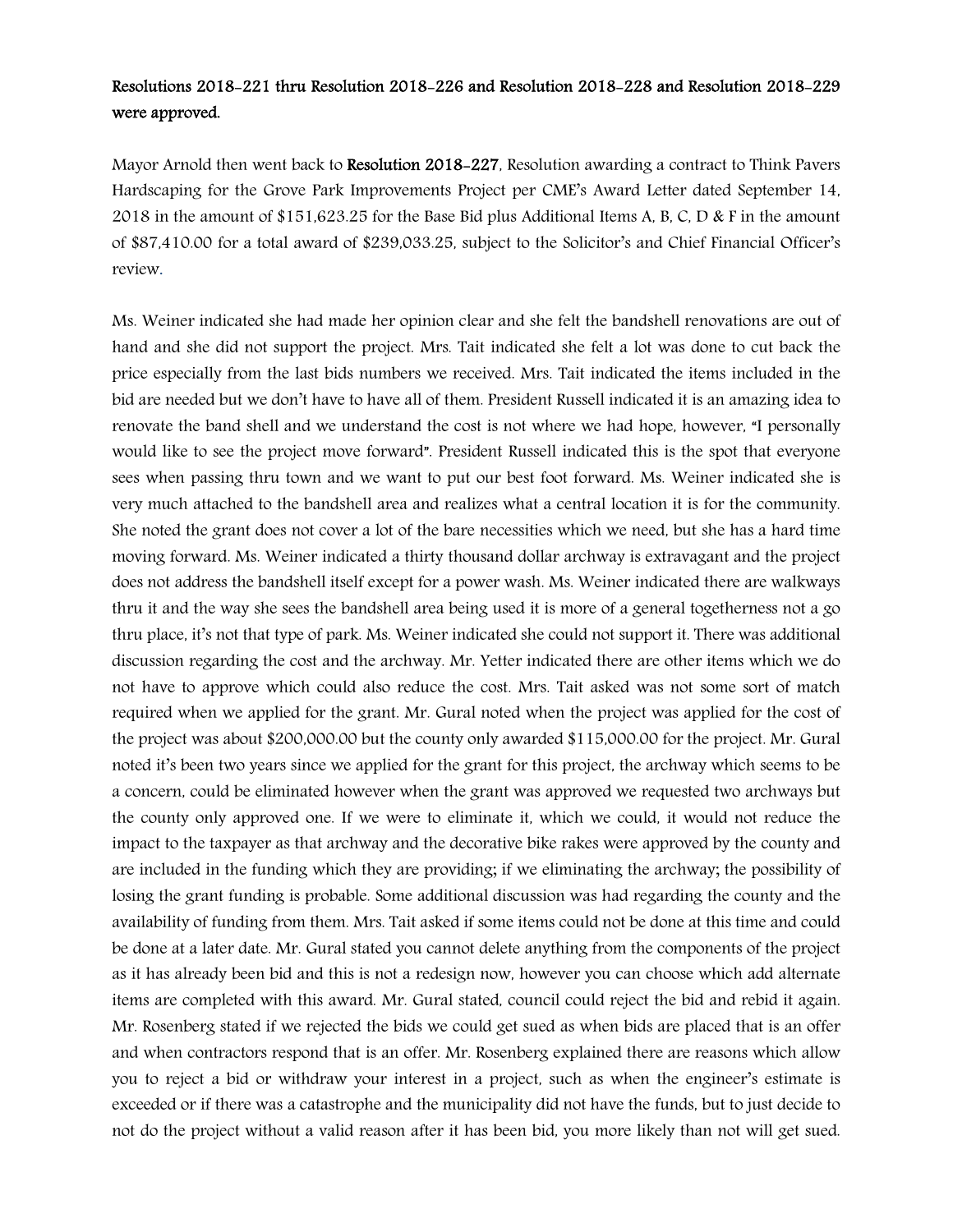Mr. Gural stated at this point council's options are to award the base bid only or to award the base bid with some number of alternates. Mr. Gural and council went over and discussed the various alternates to the project. After a lengthy discussion regarding the various alternates, the existing LED sign at the community center, then new LED sign to be installed, pavers and concrete in the project and various guarantees on the items of the project council decided to award the base bid and add alternates #A, #B, #E, and #F. Mr. Gural stated the revised Resolution 2018-117 is as follows: Resolution 2018-227, Resolution awarding a contract to Think Pavers Hardscaping for the Grove Park Improvements Project per CME's Award Letter dated September 14, 2018 in the amount of \$203,548.75 for the Base Bid of  $$151,623.25$  plus Additional Items A, B, E & F in the amount of \$51,925.50 for a total award of \$203,548.75 subject to the Solicitor's and Chief Financial Officer's review.

Mayor Arnold asked for a motion to approve Resolution 2018-227 as amended. President Russell made a motion to approve Resolution 2018-227. Mrs. Tait second the motion.

At the call of the roll, the vote was: AYES: Mr. Allmond, Mr. Howard Mrs. Tait, Mr. Yetter, President Russell NAYES: Ms. Weiner Resolution 2018-227 passed

## MOTION TO APPROVE TREASURER'S REPORTS

President Russell made a motion to approve the Treasurer's Report for August 2018. Mr. Howard second the motion.

## At the call of the roll: AYES: Mr. Allmond, Mr. Howard, Mrs. Tait, Ms. Weiner, Mr. Yetter, President Russell NAYES: None

## MOTION FOR APPROVAL

President Russell made a motion to approve the Bingo License application for Independence Fire Co #1 for Basket Bingo on October 21<sup>st</sup>, 2018. Mr. Howard Second the motion.

At the call of the roll, the vote was: AYES: Mr. Allmond, Mr. Howard, Mrs. Tait, Ms. Weiner, Mr. Yetter, President Russell NAYES: None Independence Fire Co #1 Basket Bingo License was approved

## COMMUNITY SPOTLIGHT

Mayor Arnold stated Independence Fire Coo #1 will be holding a basket bingo on October  $21<sup>st</sup>$ , 2018. Mayor Arnold stated the free mammograms will be done on October  $6<sup>th</sup>$ , 2018 at the Christ Episcopal Church from 10:00 am to 3:00 pm.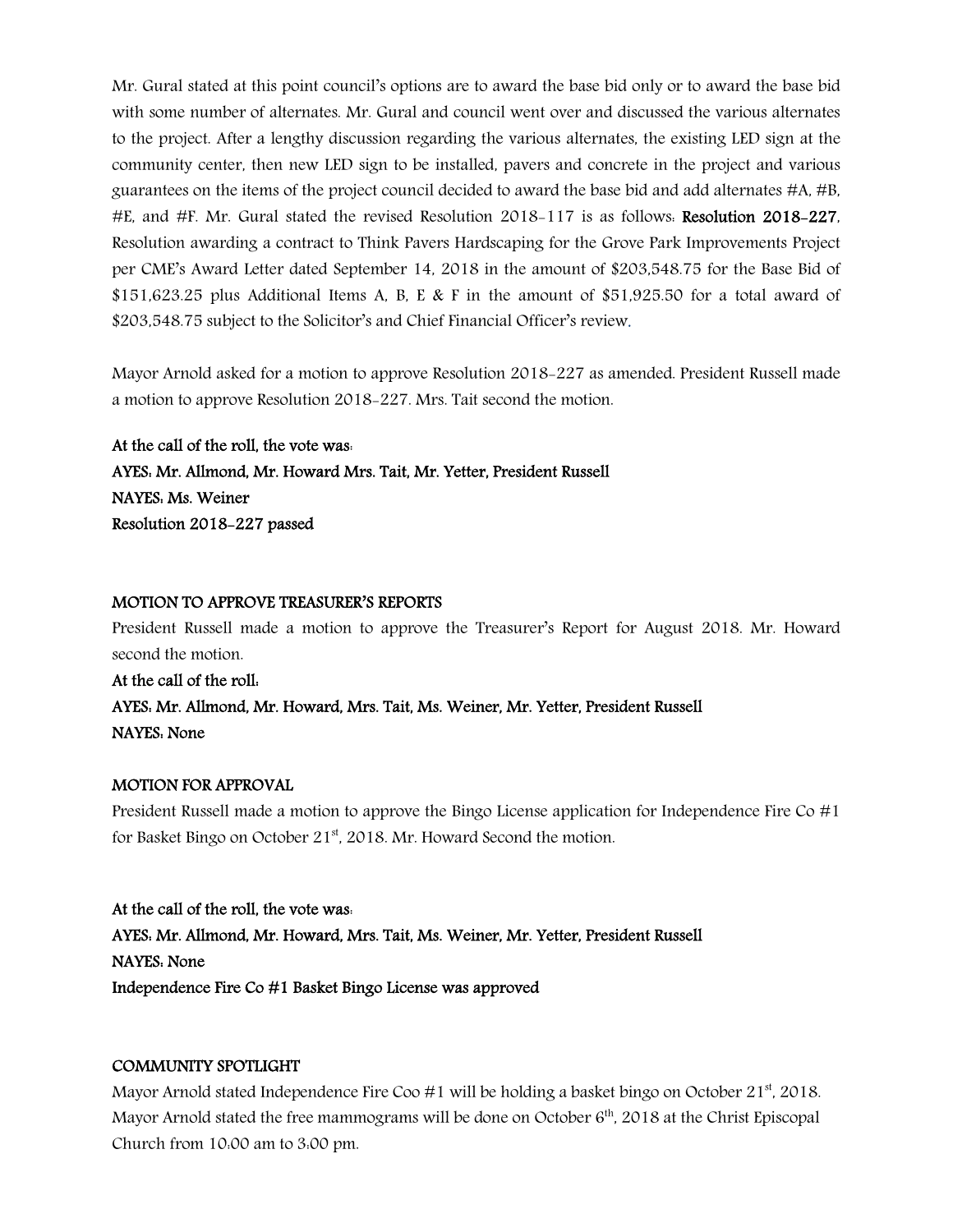Mayor Arnold noted the YMCA Camp is holding a fundraiser on October  $19<sup>th</sup>$ , 2018 at the Mansion in Voorhees.

Mayor Arnold also noted Alpha Baptist Church is holding a gun buy back on September  $22<sup>nd</sup>$ , 2018 on Rose Street in Burlington.

Mayor Arnold announced a Veterans Day Celebration on November  $10^{th}$ , 2018 at the Wyndam in Mt. Laurel at 6:00 pm.

Mayor Arnold also announced the American Cancer Society, Relay for Life will be held Saturday September 29<sup>th</sup>, 2018 at Cinnaminson High School.

Mayor Arnold also noted Palmyra High School is looking for all members of the 1978 Palmyra Group 1 State Championship Team who will be honored at the Palmyra High School Thanksgiving Day football game November 22nd, 2018.

Ms. Weiner announced PHSFEE is holding a Casino Night on this Saturday at Sacred Heart School in Riverton, tickets are \$60.00

Ms. Weiner also noted the Palmyra High School Band won first place in all five categories of their first competition of this year.

Ms. Weiner stated the River Clean- up was August  $24<sup>th</sup>$ , 2018 and had a great turn out.

Ms. Weiner also noted the PIA held its first Porch Music Festival last weekend and it was great. Mayor Arnold also noted the KIA Flag was raised at the Borough Hall and was attended by many

# veterans and residents.

## DISCUSSION ITEMS

## NEW Business

Ms. Weiner stated the Green Team was requesting permission to from Council to extend the Diversity Survey to Council and various organizations. President Russell stated she felt the survey was not anonymous enough and was unaware of how it would be distributed to the public and perhaps it should be conducted thru survey monkey or that type of solicitation. Ms. Weiner stated the survey is diversity on various boards' survey. Mayor Arnold asked what the purpose of the survey was. Mr. Yetter indicated by doing the survey the Green Team earns points toward its accreditation with Sustainable New Jersey. Ms. Weiner stated we wanted to send it out to Council, Community Center Programing Board, Board of Education, Land Use Board and the Green Team. Ms. Weiner stated diversity is a big thing and the information obtained might be interesting for council to know regarding how these boards feel about diversity in our town. Mayor Arnold indicated she was opposed to the survey as she felt it was invasive, the questions were personal in nature and not necessarily something everyone may wish to share. Mayor Arnold asked what the guidelines were for choosing what boards would be inclusive for the survey. Mayor Arnold asked who gets the information. Ms. Weiner indicated the information is returned to the Green Team placed on a spread sheet and then would be disseminated to Council where they can look it over and use or not use the information. Ms. Weiner indicated the survey is anonymous and anyone can answer as many questions as they are comfortable with, it will just help the Green Team towards its accreditation. Mayor Arnold inquired why the changes recommended by Mr. Rosenberg where not implemented. Ms. Weiner indicated Mr. Rosenberg indicated he did not see the reason for asking for care giver status, religion, and marital status but we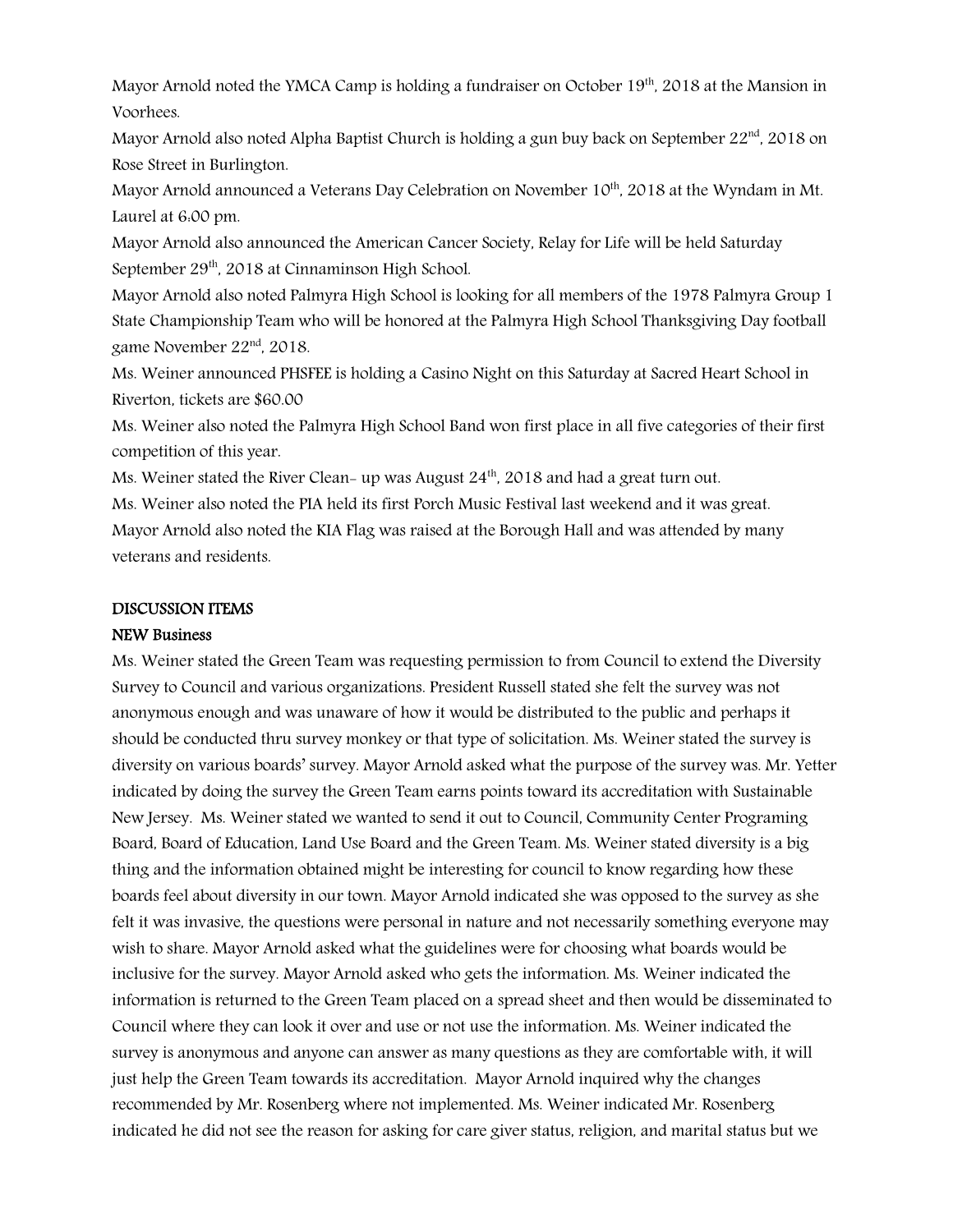feel we feel they are important when discussing diversity, so we kept them in and added you don't have to answer every question if you do not want to. President Russell asked Mr. Rosenberg about the basis of his recommendations. Mr. Rosenberg indicated his recommendations were based upon two primary concerns. Mr. Rosenberg stated there is a constitutional right of privacy and legally perhaps the governing body shouldn't allow questions on personal things such as family income, religion, care giver status etc. to be asked of its volunteers. Mr. Rosenberg indicated his concerns, that if government asks its board members these questions some members may misinterpret and think they are required to give that information. Mr. Rosenberg stated although the Green Team may get some points does the Borough benefit by asking its board members, who receive no compensation, to reveal information which is protected and confidential. President Russell indicated in light of what Mr. Rosenberg has indicated her suggestion was to look at other avenues to obtain the points from accreditation. Mr. Yetter indicated a shorter version could be done and we may still get the points. Mr. Howard indicated for ten points we could look in another direction. Ms. Weiner stated perhaps we could bring the survey back and pose the questions in different ways. Mr. Yetter stated he felt it meant deleting some of the questions and perhaps it would still be possible. Mayor Arnold suggested it return to the Green Teem Committee for further consideration.

Mr. Gural stated the staff would like to work on Columbus Day, in exchange for that day to be used on Christmas Eve and on New Year's Eve making the Borough closed the entire day on Christmas Eve and New Year's Eve which are usually half days in accordance with the personnel manual. Borough Council agreed.

Mr. Gural stated he met with the committee regarding amendments to the Legion Field Ordinance and he and the committee agreed that they should met with members of our youth organizations before making any changes to the current ordinance regarding terms and conditions of use of the facilities of Legion Field. Mr. Gural indicated they would be scheduling that meeting soon.

Mr. Gural indicated we are currently opening the restroom at Legion Field at five o'clock at most programs are in the evening at the fields additionally around Thanksgiving weekend we will begin the closing process for the winter season.

Mr. Gural indicated the 93<sup>rd</sup> Annual New Jersey Shade Tree Federation Conference is coming and anyone who is interested in attending should contact Marie for scheduling. President Russell indicated the theme for the conference this year is "Planting the right Tree in The Right Place".

#### OLD Business

Mayor Arnold indicated it rained on both days of the Town-wide Yard Sale and many people have inquired if that event would be rescheduled. After some discussion it was decided to reschedule the event for October  $6<sup>th</sup>$  2018 with a rain date of October  $7<sup>th</sup>$ , 2018.

Mayor Arnold indicated the last Farmer' is on  $9/27$  and the last summer concert was August  $28<sup>th</sup>$ , 2018 Mr. Gural stated we were looking to nail down the date for the Holiday Tree Lighting and Santa Claus's visit. Mrs. Tait indicated it is usually held on the first Friday in December. Mayor Arnold indicated she thought of making a change and having either a breakfast or lunch with Santa indicating by the time the Fire truck goes thru town and gets back to the Grove to light the tree then over to the community center for the visit with Santa it can be very late for the younger children. Mayor Arnold stated perhaps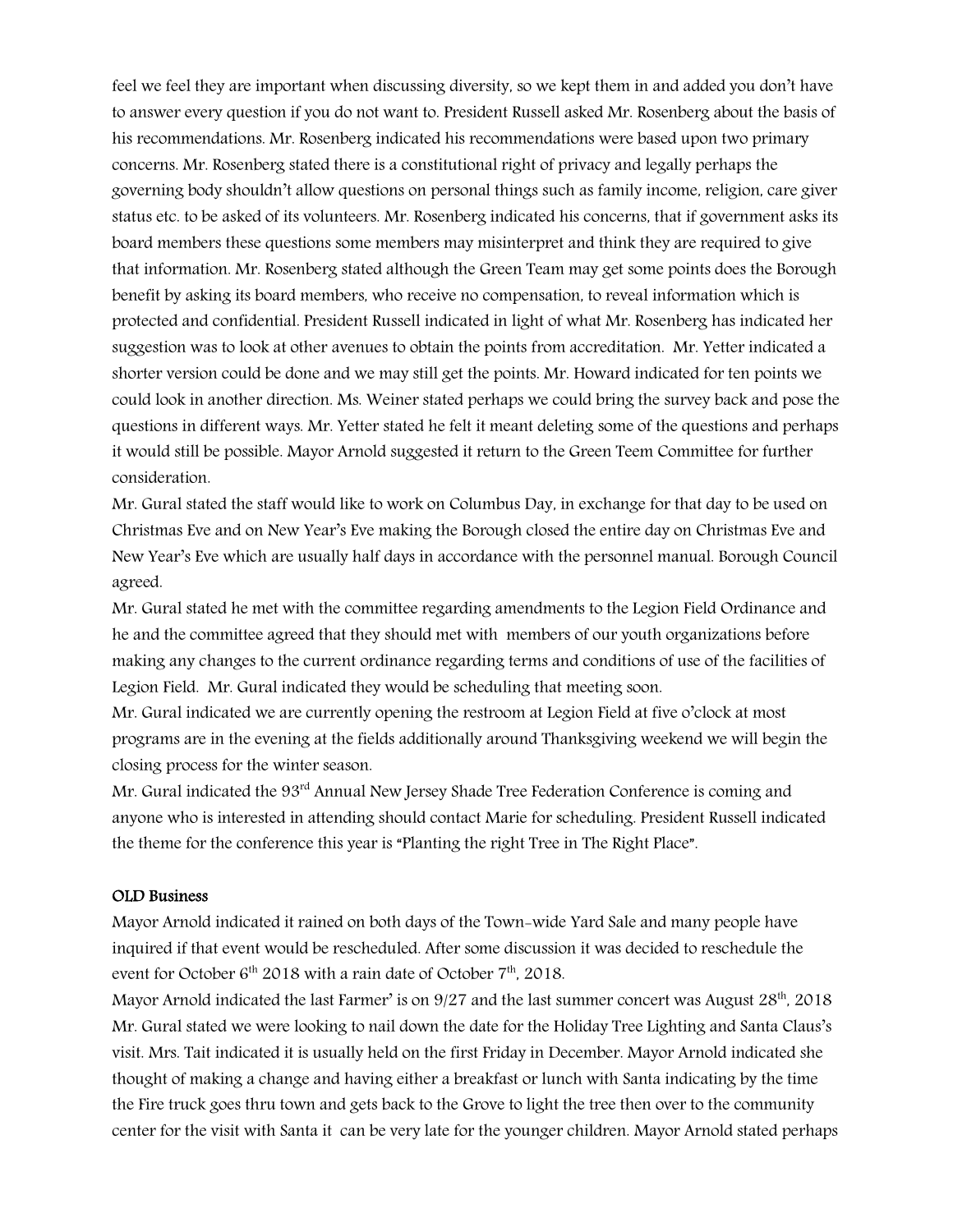the tree lighting and Santa's visit could be done separately. Mrs. Tait indicated there have been some suggestions as to how to control the children and speed up the process. Mrs. Tait stated she was asking all of council to participate and she was meeting with Ms. Sykes regarding some ideas which she has. Mrs. Tait indicated the theme they thought of was "Polar Express" with various controlled stations of projects. Mayor Arnold indicated that's what was done last year. Ms. Weiner indicated it is a Friday night and shew did not feel parents were rushing home to get their children into bed. Mr. Yetter indicated we can do the tree lighting on Friday and a separate breakfast with Santa on the following Saturday. Mr. Allmond stated more adults are definitely needed to help with the control of the children. After some additional discussion it was decided it will be December  $7<sup>th</sup>$ , 2018 and hopefully the park improvement will be complete and we can reopen the park with this event.

Mayor Arnold indicated we have already spoken about the Grove Park Improvements.

Mr. Gural indicated Outdoor Cafes and Dining and Outdoor Furniture Ordinances are in your packets. Mr. Gural noted they are on schedule for second reading and public hearing on October  $1<sup>st</sup>$ , 2018. Ms. Weiner inquired if the Land Use Board would be holding their meeting for review of the ordinance. Mr. Gural indicated yes, on Wednesday of this week.

Mr. Gural indicated the discussion regarding Vacant Property Ordinance is for closed session. Mr. Gural indicated a local business owner is very interested in acquiring that property and entering into a redevelopment agreement with regards to the redevelopment area on Highland Avenue. Mr. Gural indicated there would be additional discussion in closed session.

Mr. Gural stated at the last meeting there was significate discussion regarding the no truck signage on Temple Blvd. Mr. Gural stated he and Chief Pearlman inspected the signage and feel there is significate signage regarding the truck traffic and therefore cannot recommend any additional signage be placed. Mr. Gural indicated there was discussion regarding the flashing solar LED stop lights after speaking with Chief Pearlman it was decided they could be used at the Charles Street and Park Avenue intersection by the school that would be a safety improvement. The cost of each sign is \$1,750.00 each so if council is amenable we can have those signs placed on Charles Street at Park Avenue for a cost of about \$3,500.00. Mr. Allmond asked is that because it is a new intersection? Chief Pearlman indicated yes. Council agreed and Mr. Gural noted they would work on having them installed.

#### ADMINISTRATOR REPORT

Mr. Gural stated the public hearing was held for 400 Arch Street and the findings should be in from Mr. Kirchner in the next do or so which would then be forwarded to the governing body. Mr. Rosenberg asked that the Municipal Clerk send copies of the findings report to the property owner and lien holder via regular mail and certified mail when it is received. Mr. Rosenberg indicated it is not necessary to post the property or advertise the findings.

Mr. Gural indicated the new Fire Truck is in New Jersey at the local dealer and is being serviced and checked for delivery. Mr. Gural indicated we should have it soon. Mr. Gural noted the old fire truck did not sell on GOV Deals so shortly we will own two. Mr. Gural indicated we will be listing it again on Gov Deals and reduce the price.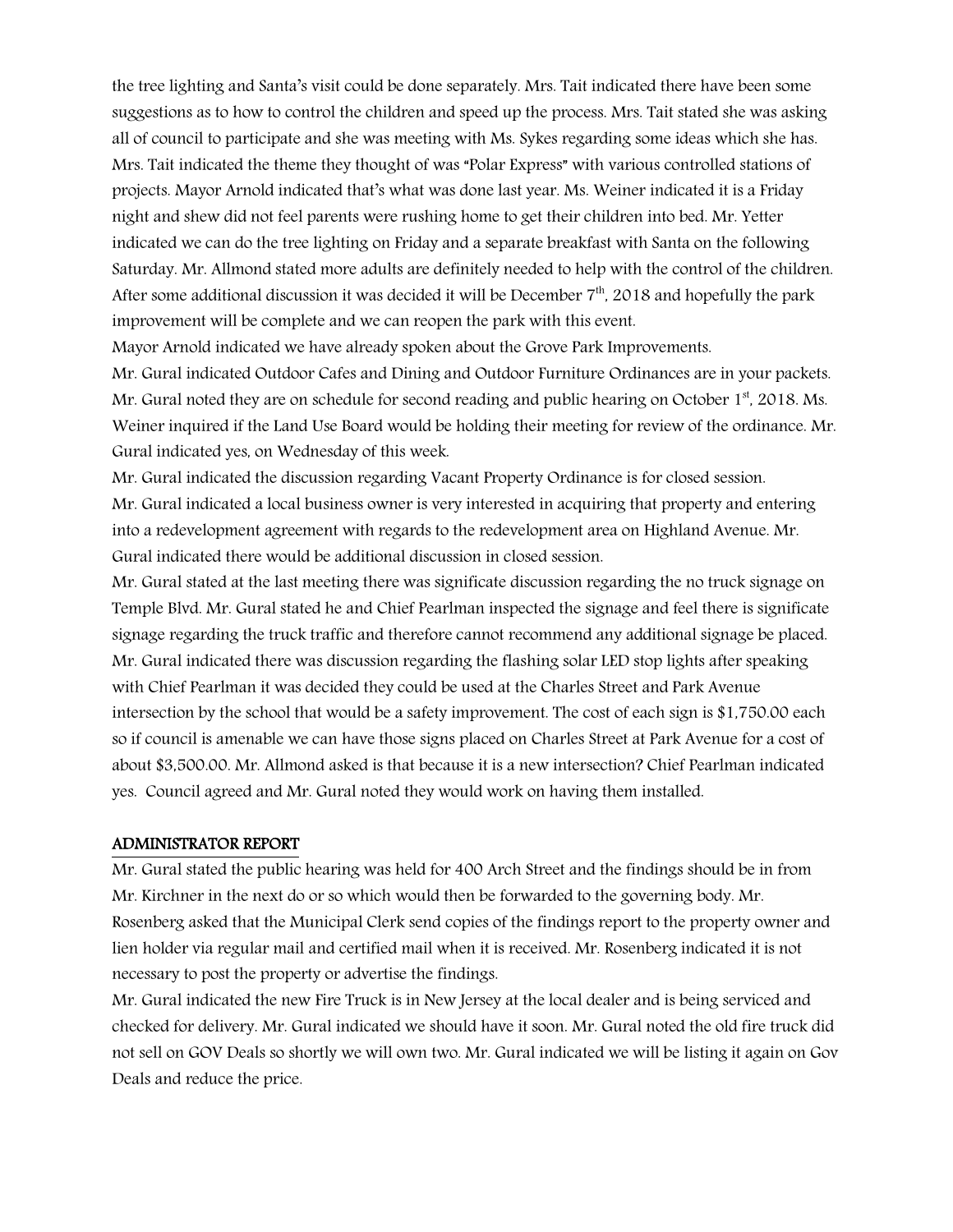Mr. Gural indicated the plaintiff's attorney withdrew most of the charges regarding the Borough in the Reed V Borough of Palmyra, et al case. Mr. Gural indicated he would have more to share in closed session.

Mr. Gural stated he wanted everyone to be aware that the Edgewater Park EMS donated an ambulance to Tri-Boro EMS. Mr. Gural noted it will not immediately be painted like the traditional EMS vehicle but the PCR EMS logo will be placed on it.

Mr. Gural indicted we will be having the Borough Hall rear roof reroofed in the upcoming days. Mr. Gural stated the ICMA Conference he request to attend in Baltimore next week he will not be attending.

Mr. Gural indicated EAP (Employee Assistant Program) for Staff with Cooper Hospital which was previously discussed; we are ready to sign the contract. Mr. Gural indicated the cost is about \$35.00 per employee annually and provides short term counseling for various things which may be affecting employees in their personal life and is also a JIF requirement.

Mr. Gural indicated the last Wednesday late night opening of Public Works was September 5<sup>th</sup>, 2018. Mr. Gural indicated we are receiving quotes from Hardenberg Insurance for Dental & Vision Plans and hopefully they will be able to save us some money.

Mr. Gural indicated the 2018 Road Improvement Program is a little delayed due to the rain but are hoping to begin soon.

Chief Pearlman stated the Broad Street Striping project should be complete by the end on year if not by the first of next year. Ms. Weiner inquired when the crosswalks are done is that not something which public works can do. Mr. Gural noted indicated sometime we do from some smaller projects however if something is wanted a little more high tech like the thermal plastics it is contracted out, that tends to last much longer and is much brighter. Ms. Weiner indicated at the last meeting Mr. Clark was here regarding some stripping issues and the ramps on various corners, how is something like that done. Chief Pearlman indicated that they had recently sent public works a list. Mr. Gural indicated if we can do it, we get to it when we can, as there are some issues we are currently working out at Public Works. Ms. Weiner asked if the list could be shared with her. Mr. Gural indicated yes.

Mayor Arnold indicated she and Mr. Gural attended a redevelopment conference in Philadelphia. Mayor Arnold indicated she and Mr. Gural at scheduled to attend a conference, Accelerate land Reuse for Community Revitalization.

Mayor Arnold stated she attended the Harbour Condo Association meeting and thinks they will be reaching out in the near further regarding discussion about Main Harbour Drive.

## COMMITTEE REPORTS

Mr. Yetter - Public Works, Redevelopment and Negotiations - Mr. Yetter stated the Green Team met last week and sent in a draft to Sustainable New Jersey of the items intended to be done for certification. Mr. Yetter stated they discussed the Diversity Survey, the smoking ordinance. Mr. Yetter indicated the public works committee will be meeting with Mr. Gural soon.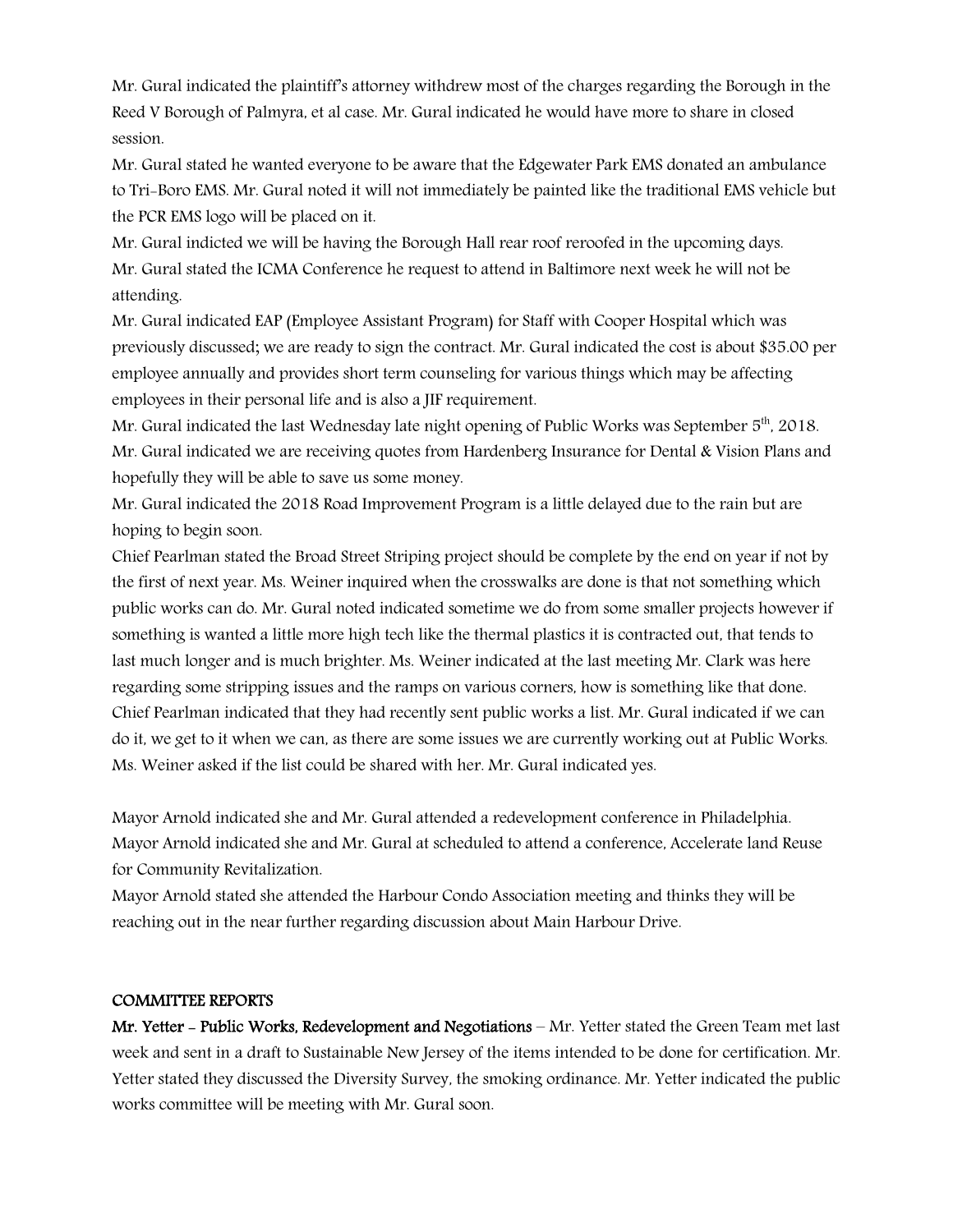Mr. Howard – Youth and Recreation, Public Building, Grounds and Parks – Mr. Howard stated he the Youth and Recreation committee talked about a meeting with the members of the youth organizations regarding the use of Legion Field. Mr. Howard indicated they did not want to change the ordinance without getting some input from those organizations. Mr. Howard indicated public works did a great job lining the fields for football and will be continuing to line the fields for the season. Ms. Weiner indicated someone had asked about the fountain by the tennis courts and thought it would be a fun summer thing for kids to make the fountain kid friendly so kids could play in it. Mrs. Tait indicated there has not been water in it for some time. Ms. Weiner stated the fountain is barely used and if it needed adjusting to make it functional perhaps we could make it kid friendly so kids can play in it.

Ms. Weiner – Administration and Finance, Business and Community development, Homeowner Association – Ms. Weiner indicated the business and Community development committee met last week and discussed a variety of subjects. Ms. Weiner also stated the outdoor decoration which we have had for a very long time and are paying for storage. Ms. Weiner indicated moving forward council may wanted to have a conversation regarding cost and continued storage of those items and many wish to make a decision regarding what to do with them.

Mrs. Tait – Public Safety Committee, Board of Education, Public Events- Mrs. Tait indicated the public safety committee met earlier. Mrs. Tait indicated Mr. Allmond attended the School Board meeting this month. Mrs. Tait inquired if a new tree was purchased last year. Mr. Gural indicated there was some conversation regarding the purchasing of a new tree with lights last year, but would have to follow up to see if that was done. Mr. Gural noted if it wasn't we can purchase a new one.

Mr. Allmond –Communications and Public Relations Committee- Mr. Almond indicated there was nothing new for the communication committee and the Board of Education meeting was short but they wanted to pass along their gratitude for the paving done on 4<sup>th</sup> Street by public works.

President Russell – Shade Tree Liaison – President Russell indicated she forwarded the name of a person to be added to the Shade Tree Advisory Board, Emma Melvin. President Russell indicated the construction dept. has been quite busy and there have been a lot of issues in town. President Russell stated if someone could notify us that there is a problem, it could be addressed from there. President Russell indicated we are currently looking at 801 Washington Avenue and a home on Morgan Avenue.

Mayor Arnold indicated she had a few other things to discuss. Mayor Arnold indicated one of the contacts we made at the conference in Philadelphia approached us about fabric recycling. Mayor Arnold indicated they have bins similar to donation bids which we talked about placing down at public works. Mayor Arnold indicated she invited the gentleman to attend our next meeting to explain.

Mayor Arnold indicated she is working on locating a sister city in either North Carolina or South Carolina who needs some help from the devastating floods which are occurring in those states. Mayor Arnold indicated is looking for a town about the same size as us who really need help; we could get the community involved in trying to help out another community which needs help.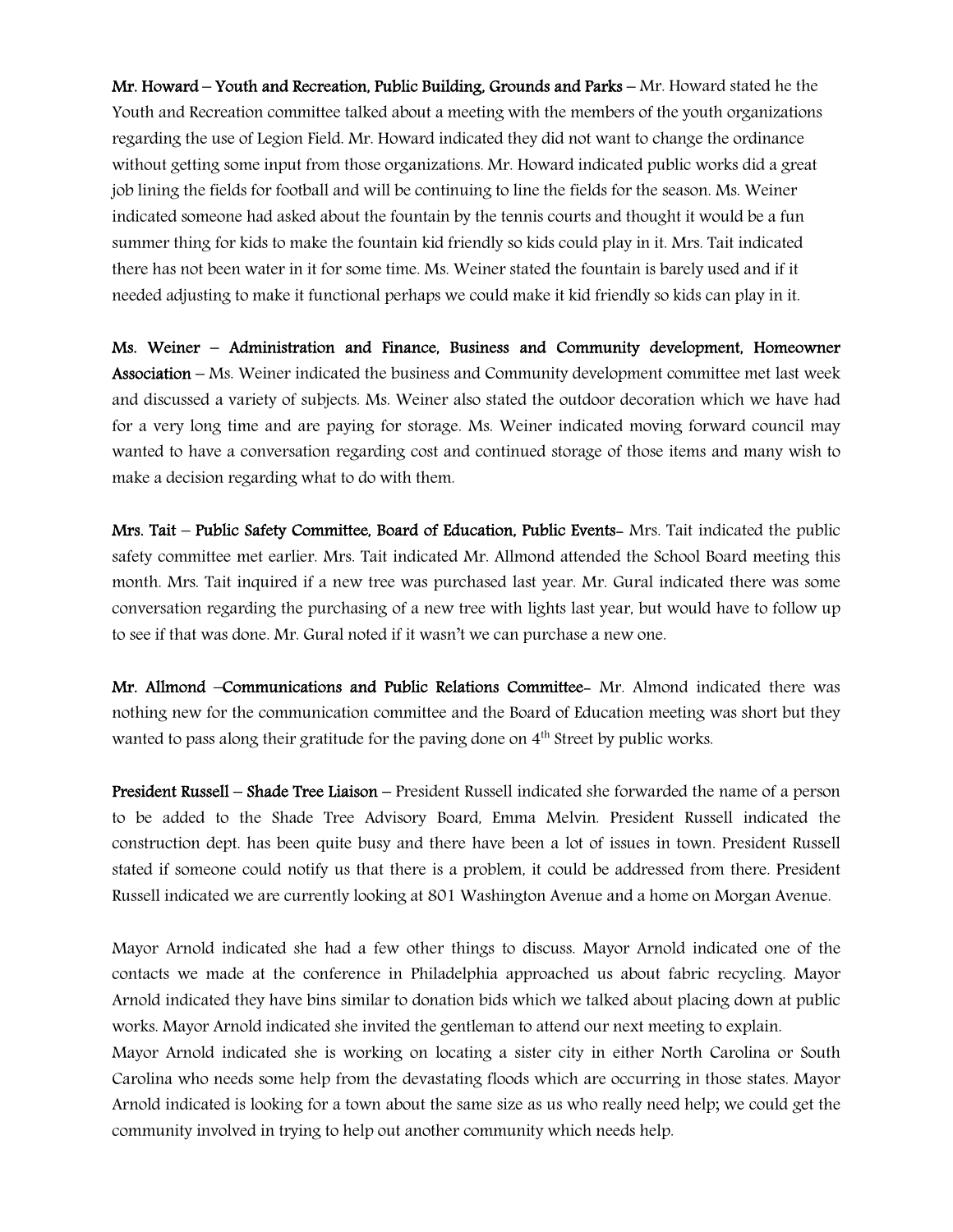Mayor Arnold asked Mrs. Tait about Palmyra Day and asked if she was there handing out food. Mayor Arnold asked was she there as a Borough person or something else. Mrs. Tait indicated she was just volunteering her time trying to help out in the community.

Mayor Arnold indicated something else has been brought to her attention. Mayor Arnold indicated no one on council has any independent authority anything that's done has to come thru council to be approved. Mayor Arnold indicated that Ms. Weiner asked someone from Bombardi to come to Palmyra and address our areas around the railroad tracks and say that you are the Mayor of Palmyra probably wasn't a good thing. Ms. Weiner asked who Bombardi was. President Russell indicated Bombardi is the company which maintains the burbs and such around the train tracks. Ms. Weiner told Mayor Arnold if she heard something like that she could reach out to her about it at any time. Mayor Arnold stated so if you didn't someone is telling stories.

## 2<sup>nd</sup> PUBLIC COMMENT

Mayor Arnold asked for a motion to open the Public Portion. President Russell made a motion to open the public portion for comments. Mr. Yetter second the motion

## All members present voted in favor of the motion

Mr. Reed- Temple Blvd - Mr. Reed stated everyone had a good time on Saturday at the Porch Music Festival which he though was great. Mr. Reed indicated the sign on Temple Blvd., VES Board appears to be making people slow down. Mr. Reed asked if anyone was looking into making Temple Blvd more bike friendly as seeing how we are about to make renovations to Temple Blvd this would be the time to do it. Ms. Weiner indicated she would love for Temple Blvd to be more bicycle friendly she inquired in the beginning of this process but was told that was not possible. Mr. Reed stated you all were taking about skateboarders; Temple Blvd is going to be a fun park for them. Mr. Reed stated if you can't make Temple Blvd more bike friendly don't make it more difficult for them by adding the bump outs.

Mrs. Smith  $-4<sup>th</sup>$  Street-Mrs. Smith stated she noticed on Berkley Avenue where there were problems in the past things appear to be back to normal and she wanted council to know that she noticed and progress is being made. Mrs. Smith indicated there are a couple of crappy houses still on Berkley Avenue and who like for council to come up with an idea of how to sell these crappy houses. Mrs. Smith indicated her main concern is property values. Mrs. Smith stated we have a great town, the things being done with the Green team and recycling are really great innovative things. Mrs. Smith stated we should encourage our people to bicycle around its healthy. Mrs. Smith indicated it would be nice to install in our parks fitness stops. Mrs. Smith stated Temple Blvd could be parking on only one side of the street and a bike lane on the other side. Mrs. Smith indicated there is speeding on Spring Garden Street and the triangle could definitely use some attention. Mrs. Smith indicated she had a dead tree in front of her home which is losing branches and limbs. President Russell asked the address and indicated there is a form on line to fill out and the tree will be look at.

**Mrs. Holloway – Broad Street –** Mrs. Holloway asked what the Green Team you would do with the  $180$ points they are trying to obtain. Mr. Yetter indicated that is the number of points we need to be certified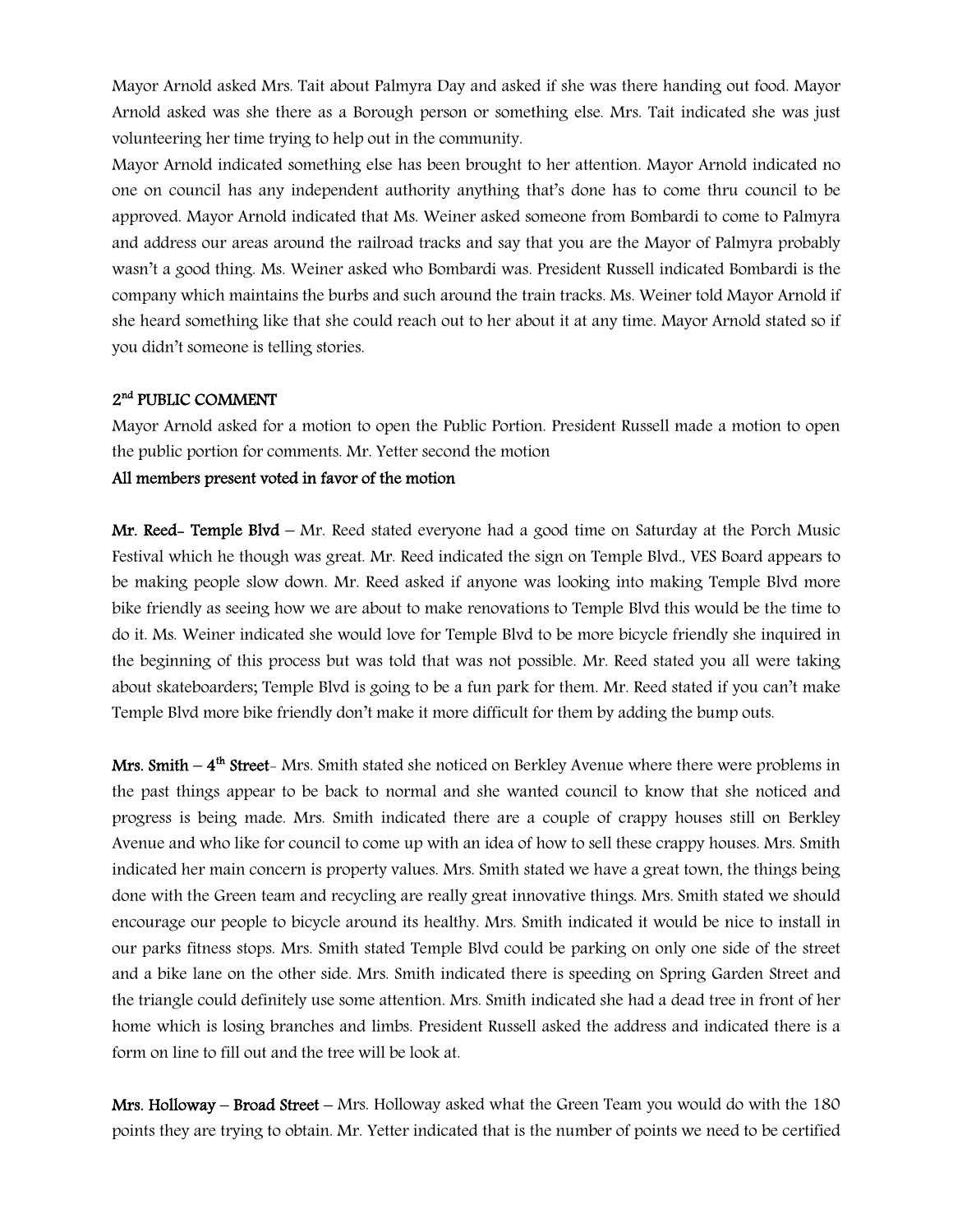at the bronze level with Sustainable New Jersey, thus making us eligible for various grants. President Russell indicated the key word is sustainable, anything that we can reduce or reuse, not just environment there are programs to get the town involved. Ms. Weiner stated we have been a part of Sustainable New Jersey for some time however some real effort has been put into the program in the last two years. Ms. Weiner stated we received a \$2,000.00 dollars grant just for being part of the program which gave us the funding for advertising and helping to promote that we exist. Ms. Weiner indicated there is a lot of opportunity for greater amounts of grant funding. Mrs. Holloway asked if the community center sign was going to be replaced. President Russell indicated yes. Mrs. Holloway inquired about 515 Race Street. Mr. Gural indicated he was not sure where we are with that property, however told Mrs. Holloway to call him tomorrow and he would have a better understanding of where we are.

Mr. Smith – Van Sant Drive- Mr. Smith indicated he like the idea of the flashing stop signs. Mr. Smith indicated a combination of concrete and pavers in succession, in Grove Park would discourage the skateboarders. Mr. Smith asked if we received permission from PSE & G for the use of the snowflake lights on Broad Street. Mrs. Weiner indicated we are just waiting for the spec sheets to submit the application for approval. Mr. Gural indicated he is working on it. Mr. Smith asked if anyone wanted to share what was going on with the ethics investigation and the Mayor. Mr. Weiner stated we have nothing to report. President Russell indicated we have not received any information yet.

Mr. Rader – Harbour Drive. – Mr. Rader asked if council had identified the alleged ethics violations. Mr. Rader stated it's been 97 days since the services of an Ethics Attorney have been awarded by Borough Council. Mayor Arnold stated she did not think that council could speak to that yet. Mr. Rader stated it is 51 days to the November elections and two seats on Borough Council should be ending soon. After a delay of 97 days with no explanation this agenda should be considered part of the Democratic Party election campaign agenda funded by the Palmyra taxpayers in the amount of \$3,000.00. Political agendas should not be paid for by taxpayers and the \$3,000.00 should be paid by the Democratic Party. Mr. Rader indicated that there are about one thousand homes that boarder on Main Harbour Drive which is not included on the Palmyra road map. Mr. Rader indicated the road is not included in any type of road signage or road striping project but there are one thousand taxpayers paying taxes. How can that be changed? Mayor Arnold indicated this has to do with the ownership of the road. Mayor Arnold noted we have applied for a grant several times, which we have not received, to upgrade the sidewalks and crosswalks making them ADA compliant. Mr. Gural indicated we have applied again as are hopeful that we will receive it, but you must keep in mind; Main Harbour Drive is a private road and is privately owned the Borough does not own the road. There was discussion about ownership of the road, placement of signs, striping the road, the cost to do the work, the taxpayers in that area and the impending grant application. Mr. Rader inquired if a resolution could be done to do the striping of a couple of walkways and some signs on Main Harbour Drive as a courtesy. Mr. Gural indicated we have provided signs in the past to the Harbour Board. Mayor Arnold noted the proper way to handle that would be for the Condo Association to ask for assistance, not saying it would or would not happen, but to ask the Borough for assistance with those things as they are the owners of the road and we cannot just go in and do whatever we want because it is private property. Mr. Gural indicated he was not sure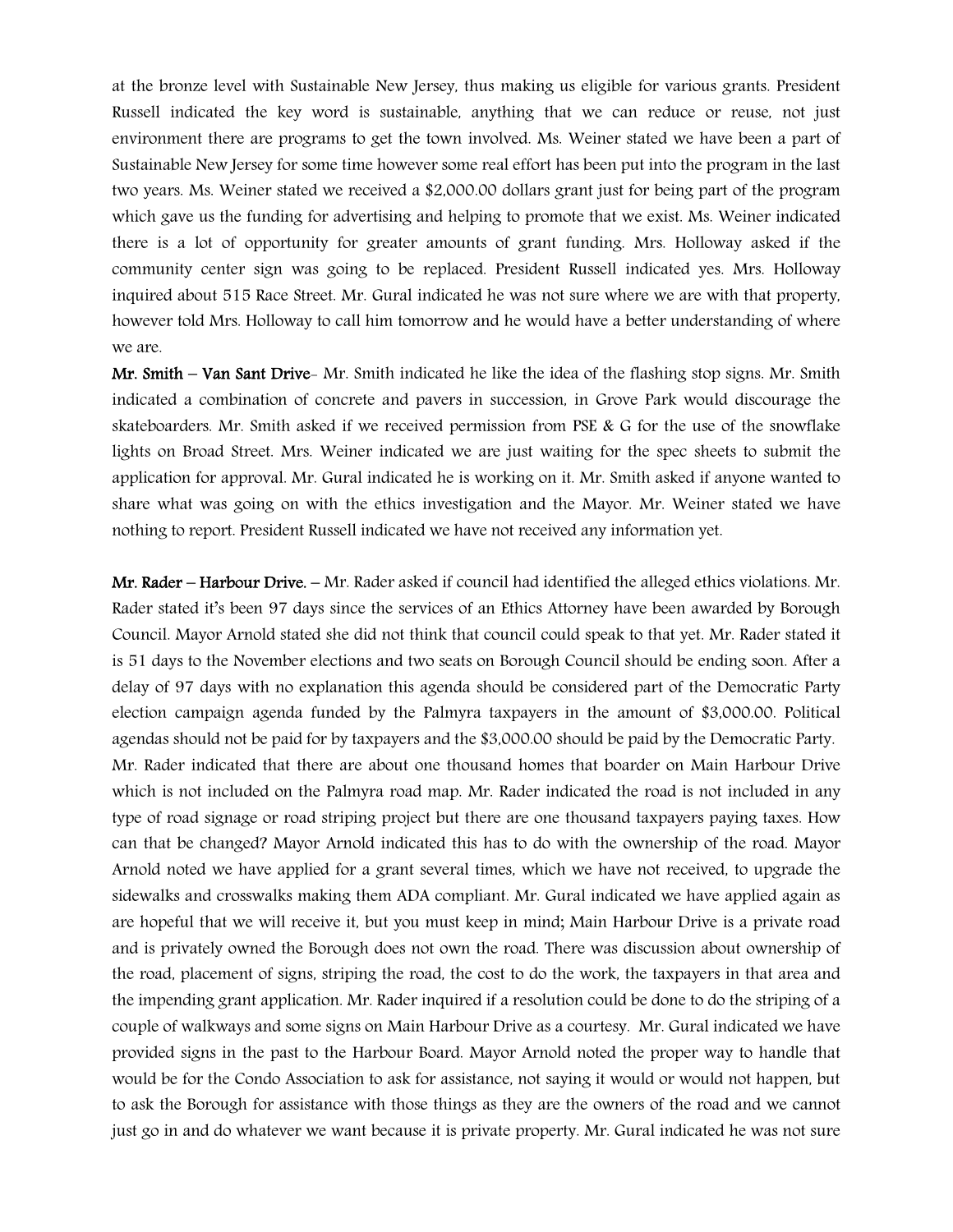if the Borough could even go on the property to do the work as it is private property. Mr. Gural indicated that may have to be done by Harbour personnel.

Mr. McElwee – Columbia Avenue – Mr. McElwee noted as President of the War Memorial Committee they had already placed on Facebook that the Veterans Metals are available for Veterans of Palmyra and asked if it could be placed on the Borough's website. Mr. McElwee indicated instead of have a special ceremony perhaps the metal award could be done at a Borough Council meeting in November and suggested November  $19<sup>th</sup>$  as the date to do that. Mayor Arnold indicated it should be ok. Mr. McElwee indicated he would get back to council in early November. Mr. McElwee stated he was glade we were using the grant money as there may not be grant money available next year. Mr. Gural noted there was a conversation regarding when the grant opened up again we could apply to do some improvements at the War Memorial. Mr. McElwee indicated they had someone who could write a proposal. Mr. Gural indicated we have professionals who can handle that and know exactly what to write to get the best results. Mr. McElwee stated he attended the public hearing regarding 400 Arch Street and our Solicitor is a great job; however he realized neither the homeowner nor the lien holder were present and were going to do anything with the property which means the Borough is going to have to pay to take the property down. Mr. Gural noted if the Borough has to take the property down we will lien the property for the cost.

Mr. Smith- Van Sant Drive- Mr. Smith inquired when Van Sant Drive would be repaved as it is sinking down in some of the areas where work was done. Mr. Gural noted it is not in the 2018 road project but will be include in the 2019 improvement project schedule, he also indicated they had been speaking with PSE&G about the repaving of those roads. Mr. Yetter indicated public works will check on the sinking.

No one else from the public wishing to be heard, President Russell made a motion to close the public portion. Mr. Yetter second the motion.

All members present voted in favor of the motion.

## MAYOR AND COUNCIL COMMENTS

Mayor Arnold indicated due to the lateness of the hour and still having to go into closed session for discussion of some pending matters we will forgo the council comments tonight.

Mayor Arnold asked for a motion to approve Resolution 2018-2130 Mr. Howard made a motion to approve Resolution 2018-230, Resolution Excluding the Public from Certain Meetings pursuant to section 89 of the Open Public Meeting Act C. 231 P.L. 1975 regarding Personnel, Litigation, Contracts. President Russell second the motion.

## At the call of the roll, the vote was:

AYES: Mr. Allmond, Mr. Howard, Mrs. Tait, Ms. Weiner, Mr. Yetter, President Russell